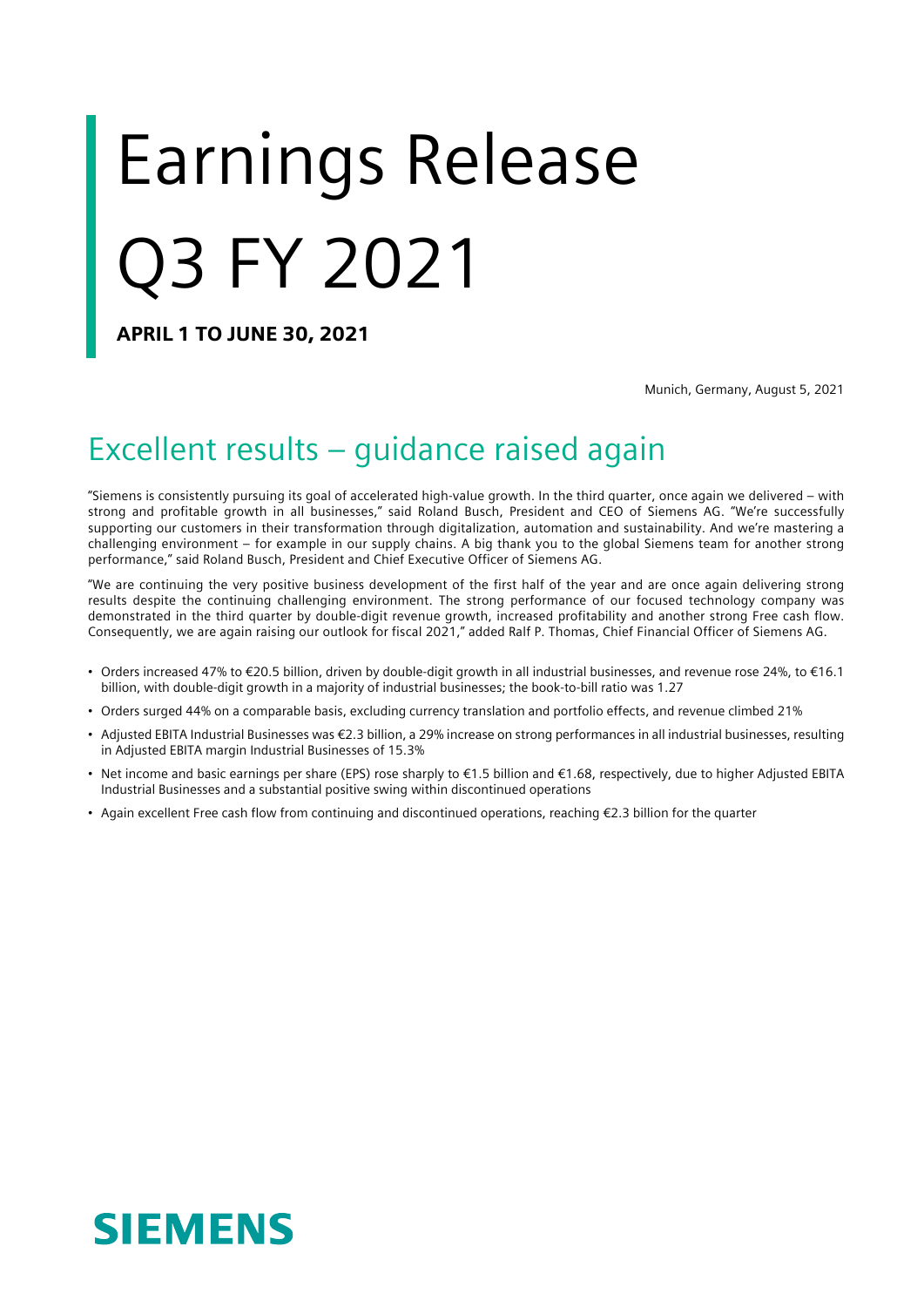### **Siemens**

|                                                                       | Q <sub>3</sub> |         | % Change |       |  |
|-----------------------------------------------------------------------|----------------|---------|----------|-------|--|
| (in millions of $\epsilon$ )                                          | FY 2021        | FY 2020 | Actual   | Comp. |  |
| Orders                                                                | 20,486         | 13,906  | 47%      | 44%   |  |
| Revenue                                                               | 16,085         | 12,979  | 24%      | 21%   |  |
| <b>Adjusted EBITA</b><br><b>Industrial Businesses</b>                 | 2,319          | 1,792   |          |       |  |
| therein: severance                                                    | (31)           | (44)    |          |       |  |
| Adjusted EBITA margin<br><b>Industrial Businesses</b>                 | 15.3%          | 14.3%   |          |       |  |
| excl. severance                                                       | 15.5%          | 14.7%   |          |       |  |
| Income from continuing<br>operations                                  | 1,376          | 938     | 47%      |       |  |
| therein: severance                                                    | (57)           | (58)    |          |       |  |
| Income (loss) from<br>discontinued operations,<br>net of income taxes | 105            | (403)   | n/a      |       |  |
| Net income                                                            | 1,480          | 535     | 177%     |       |  |
| Basic earnings per share<br>$(in \in)$                                | 1.68           | 0.67    | 150%     |       |  |
| Free cash flow<br>(continuing operations)                             | 2,285          | 1,920   | 19%      |       |  |
| Free cash flow<br>(discontinued operations)                           | (11)           | 544     | n/a      |       |  |
| Free cash flow<br>(continuing and<br>discontinued operations)         | 2,274          | 2,464   | $(8)\%$  |       |  |
| <b>ROCE</b><br>(continuing and<br>discontinued operations)            | 11.2%          | 3.9%    |          |       |  |

- Increased growth opportunities in many key markets for Siemens compared to the challenging prior-year quarter in which volume and income of Siemens' businesses were noticeably affected by the coronavirus pandemic (COVID-19). Ongoing supply chain risks associated primarily with electronics components and raw materials, which were successfully mitigated during the quarter
- Very strong order intake, driven by double-digit growth in all industrial businesses and reporting regions; volume from large orders almost doubled compared to the prior-year period and included a €2.8 billion contract win for Mobility in the U.S.
- Substantial revenue growth on increases in all industrial including double-digit growth in Siemens Healthineers, Digital Industries and Smart Infrastructure and in all reporting regions
- Significant currency translation effects took five percentage points from order and three percentage points from revenue growth yearover-year; portfolio effects, primarily related to the acquisition of Varian Medical Systems Inc. (Varian) during the quarter, added eight percentage points to order and six percentage points to revenue growth
- Higher Adjusted EBITA Industrial Businesses due mainly to sharp increases at Siemens Healthineers and Smart Infrastructure; continued strong performance at Digital Industries, which in Q3 FY 2020 included a positive €0.2 billion effect related to revaluation of the stake in Bentley Systems, Inc. (Bentley) and at Mobility
- Outside Industrial Businesses, sharply higher earnings at Siemens Financial Services were more than offset by other factors, primarily a negative result from Siemens Energy Investment and higher amortization of intangible assets acquired in business combinations resulting mainly from the Varian acquisition
- Net income rose sharply on higher Adjusted EBITA Industrial Businesses, lower income tax expenses due mainly to the reversal of income tax provisions, and a positive swing in discontinued operations, which also benefited from a reversal of income tax provisions; in Q3 FY 2020 discontinued operations recorded a loss mainly related to the former energy business
- Significantly higher Free cash flow generation for Industrial Businesses in the third quarter, with broad-based improvements continuing the strong performance in the first half of FY 2021; this resulted in Free cash flow for Industrial Businesses of €2.4 billion, up from €2.1 billion in Q3 FY 2020, on a cash conversion rate of 1.04; Free cash flow from discontinued operations was close to zero, while in Q3 FY 2020 significant cash inflows were recorded mainly from the former energy business
- Cash outflows of €13.4 billion related to the Varian acquisition; payments are not part of Free cash flow
- Provisions for pensions and similar obligations as of June 30, 2021: €2.9 billion (March 31, 2021: €3.3 billion); decreased mainly due to a positive return on plan assets, which was partly offset by lower discount rate assumptions
- ROCE increased due mainly to higher net income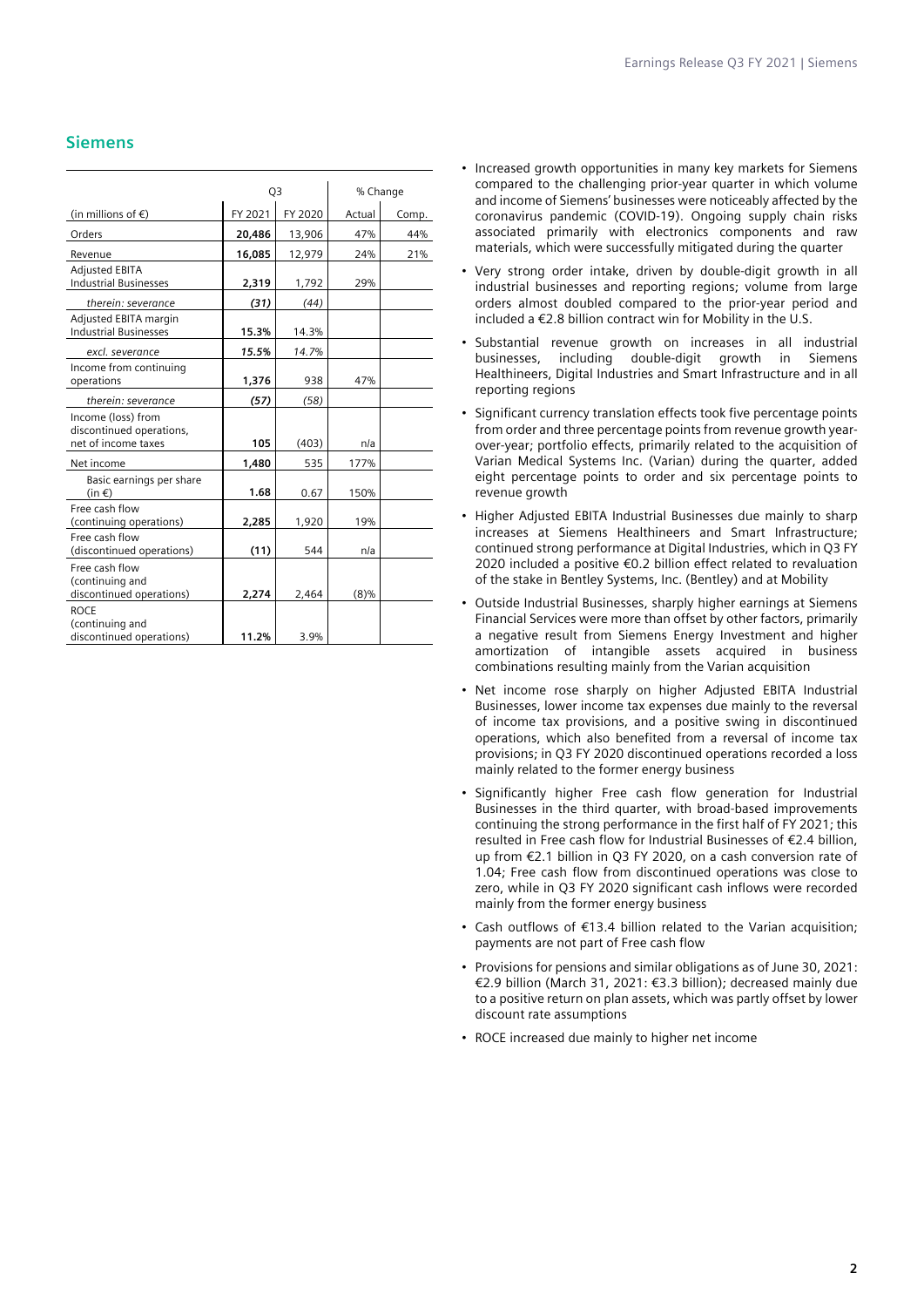|                              | Q3      |         | % Change |       |  |
|------------------------------|---------|---------|----------|-------|--|
| (in millions of $\epsilon$ ) | FY 2021 | FY 2020 | Actual   | Comp. |  |
| Orders                       | 4,737   | 3,572   | 33%      | 36%   |  |
| Revenue                      | 4,176   | 3,670   | 14%      | 17%   |  |
| therein: software business   | 1.025   | 1,054   | (3)%     | 2%    |  |
| <b>Adjusted EBITA</b>        | 847     | 899     | (6)%     |       |  |
| therein: severance           | (5)     | (16)    |          |       |  |
| Adjusted EBITA margin        | 20.3%   | 24.5%   |          |       |  |
| excl. severance              | 20.4%   | 24.9%   |          |       |  |

### **Digital Industries**

- Sharp order increases in the short-cycle automation businesses on continued recovery in their most important customer industries such as automotive and machine building; continued strength in the software business was highlighted by significant growth for product lifecycle management software, while orders for electronic design automation software did not reach the high level of Q3 FY 2020 which included a number of larger contract wins
- Revenue was up in all businesses on a comparable basis, with the strongest increases coming from the automation business which successfully mitigated ongoing supply chain risks primarily associated with electronics components
- On a geographic basis, volume grew in all reporting regions, with the highest increases in China and Europe
- Continued strong Adjusted EBITA performance including sharp increases in the short-cycle activities on higher revenue and supported by prior cost structure improvements; Adjusted EBITA in Q3 FY 2020 included a positive €211 million effect related to revaluation of the stake in Bentley, which added 5.7 percentage points to Adjusted EBITA margin
- In August 2021, Digital Industries closed the USD 0.7 billion acquisition of Supplyframe, Inc., a marketplace for the global electronics value chain

### **Smart Infrastructure**

|                              | Q3      |         | % Change |       |  |
|------------------------------|---------|---------|----------|-------|--|
| (in millions of $\epsilon$ ) | FY 2021 | FY 2020 | Actual   | Comp. |  |
| Orders                       | 4,076   | 3,399   | 20%      | 24%   |  |
| Revenue                      | 3,770   | 3,372   | 12%      | 15%   |  |
| therein: products business   | 1,514   | 1,212   | 25%      | 29%   |  |
| <b>Adjusted EBITA</b>        | 456     | 250     | 82%      |       |  |
| therein: severance           | (8)     | (14)    |          |       |  |
| Adjusted EBITA margin        | 12.1%   | 7.4%    |          |       |  |
| excl. severance              | 12.3%   | 7.8%    |          |       |  |

- Orders and revenue rose in all businesses led by the products business, including strong demand from industrial customers, and by the systems and software business which recorded a number of significant contract wins
- On a geographic basis, volume grew in all three reporting regions, including substantial order growth in Europe and Asia while revenue growth was balanced more evenly across the reporting regions
- Adjusted EBITA and profitability improved in all businesses, most notably in the products business, due largely to higher capacity utilization related to increased revenue and cost savings across the businesses achieved through prior execution of the competitiveness program

### **Mobility**

|                              | Q3      |         | % Change |       |  |
|------------------------------|---------|---------|----------|-------|--|
| (in millions of $\epsilon$ ) | FY 2021 | FY 2020 | Actual   | Comp. |  |
| Orders                       | 5,067   | 3,040   | 67%      | 74%   |  |
| Revenue                      | 2,258   | 2,162   | 4%       | 5%    |  |
| therein: service business    | 341     | 328     | 4%       | 4%    |  |
| <b>Adjusted EBITA</b>        | 204     | 153     | 33%      |       |  |
| therein: severance           | (6)     | (5)     |          |       |  |
| Adjusted EBITA margin        | 9.0%    | 7.1%    |          |       |  |
| excl. severance              | 9.3%    | 7.3%    |          |       |  |

- Significant contract wins in both reporting periods underscore demand for Mobility's advanced technology solutions; orders sharply higher due among others to a €2.8. billion order for trainsets including dual powered and hybrid battery vehicles and associated services in the U.S., Mobility's largest-ever order in the Americas; order intake also included a €0.4 billion order for passenger coaches in the Czech Republic and a €0.2 billion order for a signaling system in Taiwan
- Higher revenue and Adjusted EBITA were driven largely by the rail infrastructure business
- Results overall benefited from partially reduced restrictions related to COVID-19 year-over-year, particularly regarding employee access to work sites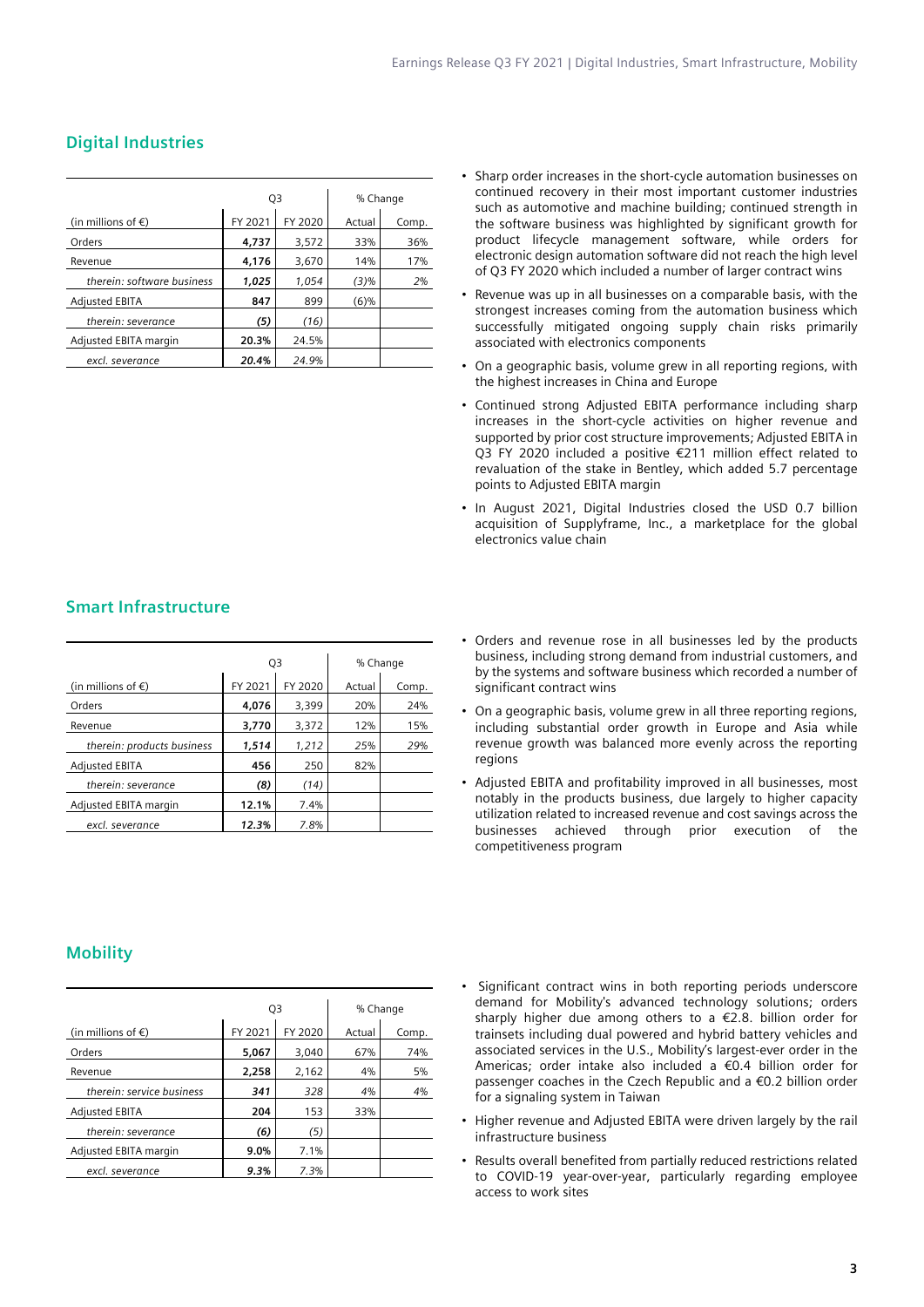### **Siemens Healthineers**

|                              | Q3      |         | % Change |       |  |
|------------------------------|---------|---------|----------|-------|--|
| (in millions of $\epsilon$ ) | FY 2021 | FY 2020 | Actual   | Comp. |  |
| Orders                       | 5,538   | 3,409   | 62%      | 44%   |  |
| Revenue                      | 5,000   | 3,312   | 51%      | 39%   |  |
| <b>Adjusted EBITA</b>        | 812     | 489     | 66%      |       |  |
| therein: severance           | (12)    | (9)     |          |       |  |
| Adjusted EBITA margin        | 16.2%   | 14.8%   |          |       |  |
| excl. severance              | 16.5%   | 15.1%   |          |       |  |

- Reported results for Siemens Healthineers now include results for Varian subsequent to April 15, 2021, when the acquisition closed
- Double-digit volume growth in all businesses and reporting regions compared to the challenging quarter a year earlier during the first wave of pandemic restrictions; most notably, the diagnostics business saw both peak volume in rapid coronavirus antigen testing and higher volume from testing for routine care
- Very strong Adjusted EBITA and increase in profitability due primarily to the confluence of positive factors in the diagnostics business mentioned above; Adjusted EBITA included expenses totaling €0.1 billion related to the closing of the Varian transaction and its ongoing integration

### **Siemens Financial Services**

|                              | Q3      |         |  |
|------------------------------|---------|---------|--|
| (in millions of $\epsilon$ ) | FY 2021 | FY 2020 |  |
| Earnings before taxes (EBT)  | 120     | 36      |  |
| therein: equity business     | 11      | (26)    |  |
| therein: severance           | (2)     |         |  |
| ROE (after taxes)            | 14.2%   | 4.6%    |  |
|                              |         |         |  |
|                              | Jun 30, | Sep 30, |  |
| (in millions of $\epsilon$ ) | 2021    | 2020    |  |
| Total assets                 | 29,667  | 28,946  |  |
|                              |         |         |  |

- Strong earnings contribution from the debt business driven by sharply lower expenses for credit risk provisions compared to Q3 FY 2020, when results were significantly influenced by effects related to COVID-19
- Moderate earnings from the equity business in part related to seasonal effects on offshore wind-farm projects; Q3 FY 2020 included an impairment on an equity investment
- Increase in total assets since the end of fiscal 2020 mainly due to growth in the debt business

### **Portfolio Companies**

|                              | Q3        |           | % Change |       |  |
|------------------------------|-----------|-----------|----------|-------|--|
| (in millions of $\epsilon$ ) | FY 2021   | FY 2020   | Actual   | Comp. |  |
| Orders                       | 988       | 699       | 41%      | 45%   |  |
| Revenue                      | 747       | 617       | 21%      | 24%   |  |
| <b>Adjusted EBITA</b>        | (16)      | (47)      | 66%      |       |  |
| therein: severance           | (1)       | (1)       |          |       |  |
| Adjusted EBITA margin        | (2.2)%    | (7.7)%    |          |       |  |
| excl. severance              | $(2.1)\%$ | $(7.5)\%$ |          |       |  |

- Sharp order growth, supported by increases in all businesses, including a higher volume from larger orders compared to Q3 FY 2020
- Revenue rose across most of the businesses; sharp increase at Siemens Energy Assets, where revenue in Q3 FY 2020 was held back by effects related to COVID-19; additionally substantial growth contribution from Siemens Logistics, most evidently in the parcel-handling business
- Fully consolidated units delivered an overall positive earnings performance above the prior-year level, which was negatively influenced by COVID-19; decreased burden recorded for the equity investment in Valeo Siemens eAutomotive
- Equity investment results are expected to remain volatile in coming quarters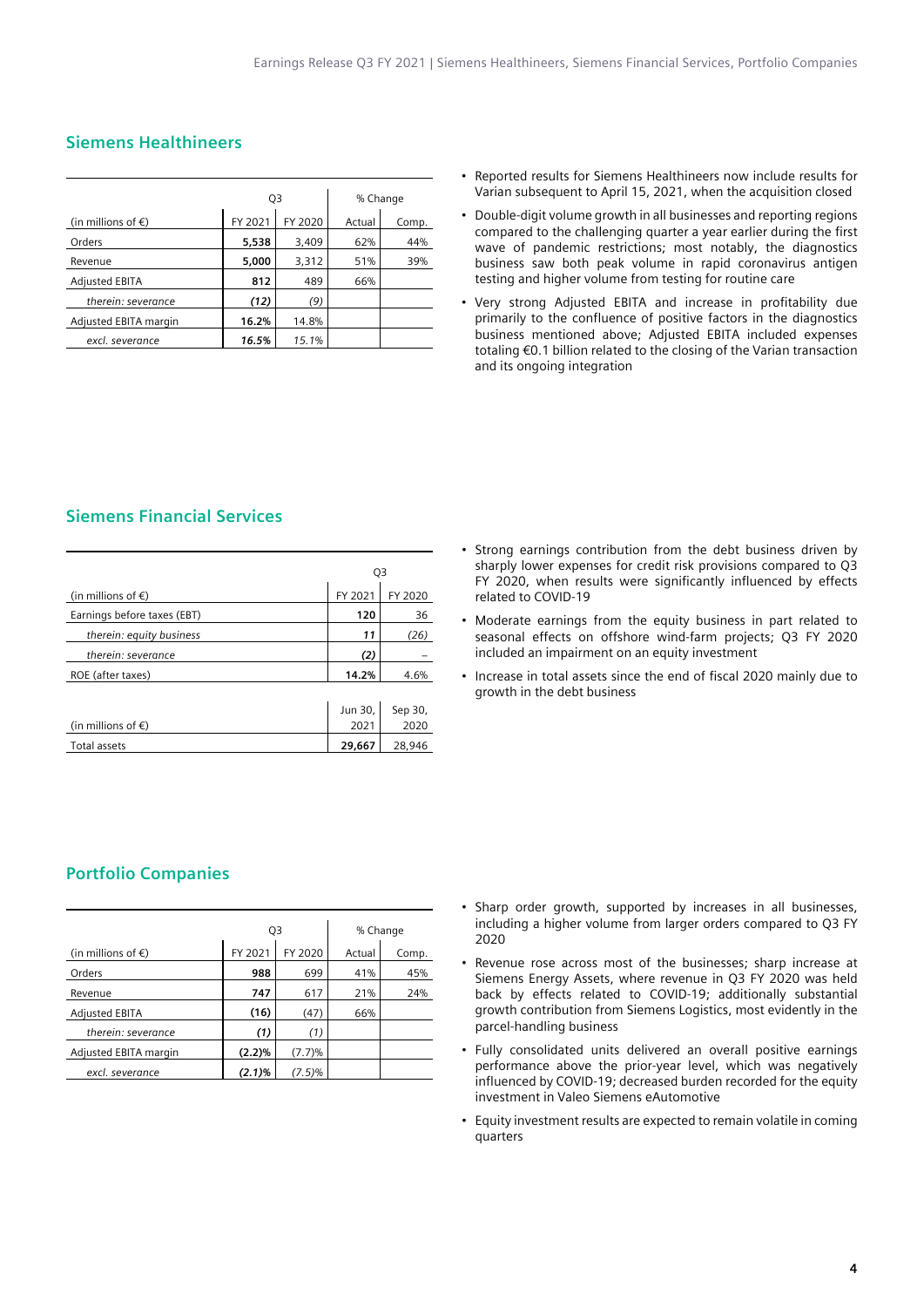### **Reconciliation to Consolidated Financial Statements**

|                                                                        | Q3      |         |
|------------------------------------------------------------------------|---------|---------|
| (in millions of $\epsilon$ )                                           | FY 2021 | FY 2020 |
| Siemens Energy Investment                                              | (139)   |         |
| Siemens Real Estate                                                    | 19      | 21      |
| Corporate items                                                        | (191)   | (155)   |
| Centrally carried pension expense                                      | (35)    | (51)    |
| Amortization of intangible assets acquired in<br>business combinations | (249)   | (170)   |
| Eliminations, Corporate Treasury and other<br>reconciling items        | (121)   | (78)    |
| <b>Reconciliation to</b><br><b>Consolidated Financial Statements</b>   | (715    | (433)   |

- The result for Siemens Energy Investment includes participation in its profit after tax and, in addition, amortization of assets resulting from purchase price allocation due to the initial recognition of the investment at fair value in Q4 FY 2020
- Corporate items were influenced by a number of factors, including higher severance charges of €21 million (€11 million in Q3 FY 2020)
- Amortization of intangible assets acquired in business combinations: the increase related mainly to the Varian acquisition
- Eliminations, Corporate Treasury and other reconciling items included expenses of €89 million related to the settlement of a deal contingent forward entered into in fiscal year 2020 in connection with the Varian acquisition

### **Outlook**

**Profit**

Following our excellent performance in the first nine months of fiscal 2021, we expect our businesses to again deliver a strong close for the full fiscal year. We assume that our businesses do not experience significant supply chain constraints during the remainder of the fiscal year. Given these assumptions, we again raise our outlook for the fiscal year and include in our outlook for net income effects in connection with Siemens Healthineers' acquisition of Varian Medical Systems, Inc.

We raise our expectation for comparable revenue, net of currency translation and portfolio effects, to growth of 11% to 12% (formerly 9% to 11%). We continue to expect a book-to-bill ratio above 1.

Digital Industries expects comparable revenue to grow in the range of 10% to 12% (formerly 9% to 11%) year-over-year. The expectation for Adjusted EBITA margin continues to be 20% to 21%.

Smart Infrastructure expects to achieve comparable revenue growth of 8% to 9% in fiscal 2021 (formerly 5% to 7%). The expectation for Adjusted EBITA margin continues to be 11% to 12%.

Mobility continues to anticipate mid-single-digit comparable revenue growth and an Adjusted EBITA margin of 9.5% to 10.5% in fiscal 2021.

Based on the results already achieved during the first nine months of fiscal 2021 and the expectations described above, we raise our outlook for net income to the range from €6.1 billion to €6.4 billion (formerly €5.7 billion to €6.2 billion).

This outlook excludes burdens from legal and regulatory issues.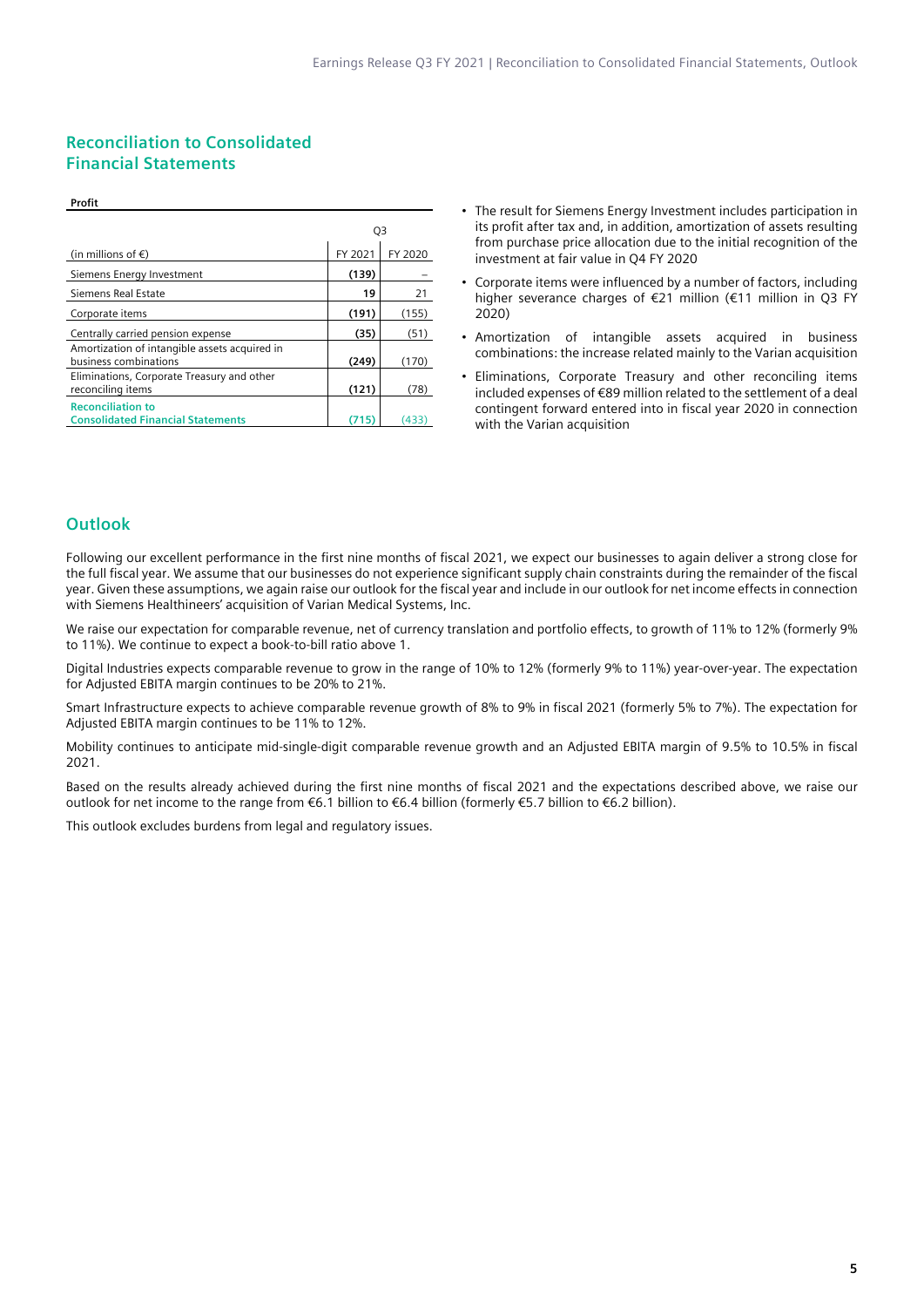### **Notes and forward-looking statements**

Starting today at 08:00 a.m. CEST, the press conference call on Siemens' third-quarter results for fiscal 2021 will be broadcast live at [siemens.com/conferencecall](http://www.siemens.com/conferencecall).

Starting today at 09:30 a.m. CEST, you can also follow the conference call for analysts and investors live in English at [siemens.com/analystcall.](http://www.siemens.com/analystcall)

Recordings of both conference calls will be made available afterwards.

The financial publications can be downloaded at: [siemens.com/ir](http://www.siemens.com/ir).

This document contains statements related to our future business and financial performance and future events or developments involving Siemens that may constitute forward-looking statements. These statements may be identified by words such as "expect," "look forward to," "anticipate," "intend," "plan," "believe," "seek," "estimate," "will," "project" or words of similar meaning. We may also make forwardlooking statements in other reports, in prospectuses, in presentations, in material delivered to shareholders and in press releases. In addition, our representatives may from time to time make oral forward-looking statements. Such statements are based on the current expectations and certain assumptions of Siemens' management, of which many are beyond Siemens' control. These are subject to a number of risks, uncertainties and factors, including, but not limited to, those described in disclosures, in particular in the chapter Report on expected developments and associated material opportunities and risks of the Annual Report, and in the Half-year Financial Report, which should be read in conjunction with the Annual Report. Should one or more of these risks or uncertainties materialize, events of force majeure, such as pandemics, occur or should underlying expectations including future events occur at a later date or not at all or assumptions prove incorrect, actual results, performance or achievements of Siemens may (negatively or positively) vary materially from those described explicitly or implicitly in the relevant forward-looking statement. Siemens neither intends, nor assumes any obligation, to update or revise these forward-looking statements in light of developments which differ from those anticipated.

This document includes – in the applicable financial reporting framework not clearly defined – supplemental financial measures that are or may be alternative performance measures (non-GAAP-measures). These supplemental financial measures should not be viewed in isolation or as alternatives to measures of Siemens' net assets and financial positions or results of operations as presented in accordance with the applicable financial reporting framework in its Consolidated Financial Statements. Other companies that report or describe similarly titled alternative performance measures may calculate them differently.

Due to rounding, numbers presented throughout this and other documents may not add up precisely to the totals provided and percentages may not precisely reflect the absolute figures.

This document is a Quarterly Statement according to § 53 of the Exchange Rules for the Frankfurter Wertpapierbörse.

| Address  | Siemens AG<br>Werner-von-Siemens-Str. 1<br>80333 Munich<br>Germany            |
|----------|-------------------------------------------------------------------------------|
| Internet | siemens.com                                                                   |
| Phone    | +49 89 636-33443 (Media Relations)<br>+49 89 636-32474 (Investor Relations)   |
| Fax      | +49 89 636-30085 (Media Relations)<br>+49 89 636-1332474 (Investor Relations) |
| E-Mail   | press@siemens.com<br>investorrelations@siemens.com                            |

© 2021 by Siemens AG, Berlin and Munich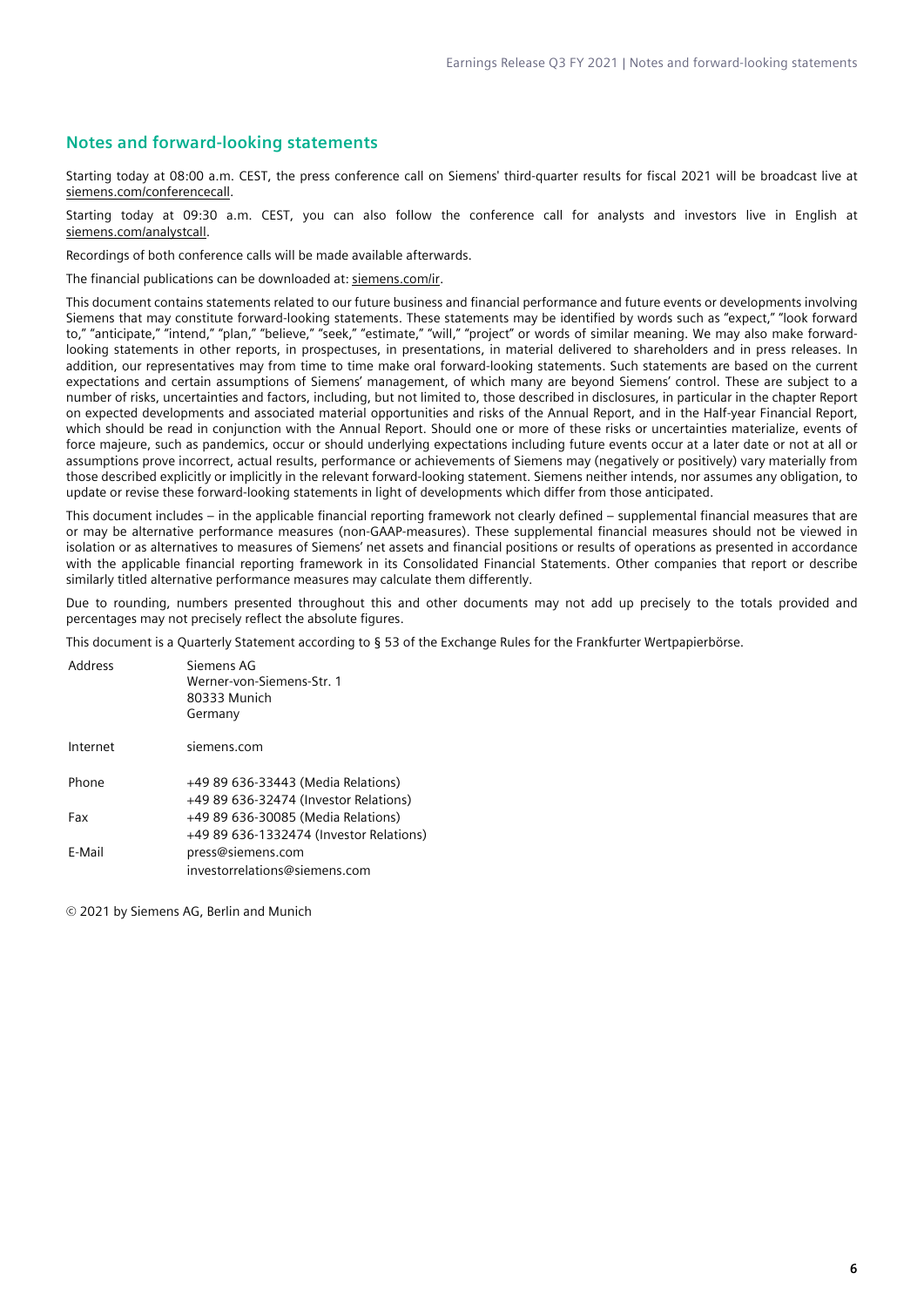## Financial Results

THIRD QUARTER AND FIRST NINE MONTHS OF FISCAL 2021

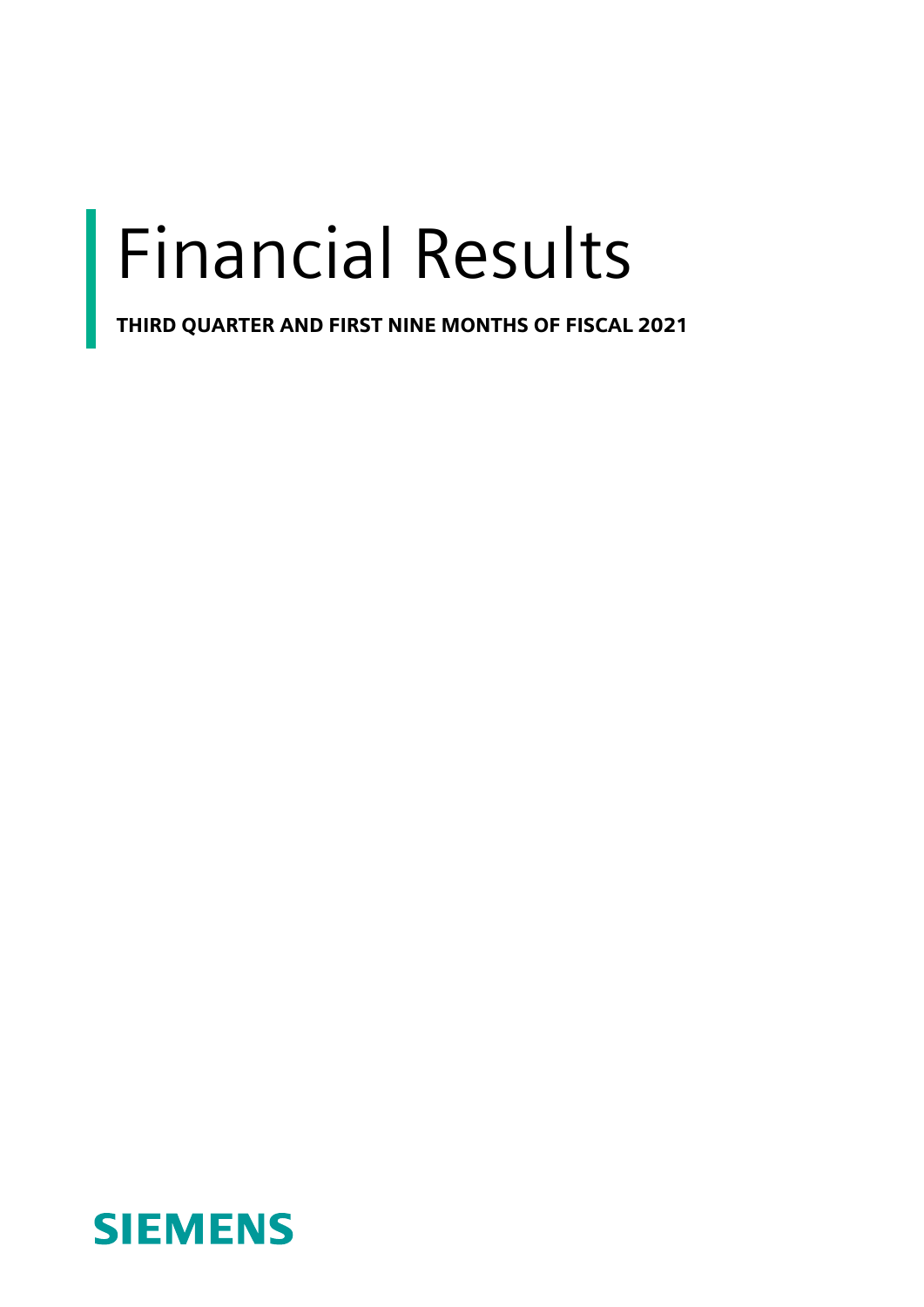### Key figures

(in millions of €, except where otherwise stated)

 **Volume**

|                                            | Q3      |         |        | % Change |         | $Q1 - Q3$ |        | % Change |
|--------------------------------------------|---------|---------|--------|----------|---------|-----------|--------|----------|
|                                            | FY 2021 | FY 2020 | Actual | Comp.1   | FY 2021 | FY 2020   | Actual | Comp.1   |
| Orders                                     | 20,486  | 13,906  | 47%    | 44%      | 52,305  | 42,930    | 22%    | 23%      |
| Revenue                                    | 16,085  | 12,979  | 24%    | 21%      | 44,820  | 40,438    | 11%    | 12%      |
| Book-to-bill ratio                         | 1.27    |         |        |          | 1.17    |           |        |          |
| Order backlog (in billions of $\epsilon$ ) | 82      |         |        |          | 82      |           |        |          |

### **Profitability and Capital efficiency**

|                                                                 | Q3      |         |          | $Q1 - Q3$ |         |          |
|-----------------------------------------------------------------|---------|---------|----------|-----------|---------|----------|
|                                                                 |         |         |          |           |         |          |
|                                                                 | FY 2021 | FY 2020 | % Change | FY 2021   | FY 2020 | % Change |
| <b>Industrial Businesses</b>                                    |         |         |          |           |         |          |
| <b>Adjusted EBITA</b>                                           | 2,319   | 1,792   | 29%      | 6,535     | 4,916   | 33%      |
| Adjusted EBITA margin                                           | 15.3%   | 14.3%   |          | 15.4%     | 12.7%   |          |
| <b>Continuing operations</b>                                    |         |         |          |           |         |          |
| <b>EBITDA</b>                                                   | 2,366   | 1,798   | 32%      | 6,913     | 5,699   | 21%      |
| Income from continuing operations                               | 1,376   | 938     | 47%      | 4,366     | 3,117   | 40%      |
| Basic earnings per share (in $\epsilon$ ) <sup>2</sup>          | 1.55    | 1.07    | 45%      | 4.98      | 3.59    | 39%      |
| <b>Discontinued operations</b>                                  |         |         |          |           |         |          |
| Income (loss) from discontinued operations, net of income taxes | 105     | (403)   | n/a      | 1,002     | (796)   | n/a      |
| Basic earnings per share (in $\epsilon$ ) <sup>2</sup>          | 0.13    | (0.40)  | n/a      | 1.25      | (0.78)  | n/a      |
| <b>Continuing and discontinued operations</b>                   |         |         |          |           |         |          |
| Net income                                                      | 1,480   | 535     | 177%     | 5,368     | 2,321   | 131%     |
| Basic earnings per share (in $\epsilon$ ) <sup>2</sup>          | 1.68    | 0.67    | 150%     | 6.23      | 2.81    | 122%     |
| Return on capital employed (ROCE)                               | 11.2%   | 3.9%    |          | 14.6%     | 5.6%    |          |

### **Capital structure and Liquidity**

|                                           |            | Jun 30, 2021 | Sep 30, 2020    |                 |  |
|-------------------------------------------|------------|--------------|-----------------|-----------------|--|
| Total equity                              |            | 46,676       |                 | 39,823          |  |
| Industrial net debt                       |            | 15,937       |                 | 10,189          |  |
| Industrial net debt / EBITDA <sup>3</sup> |            | 1.9          |                 | 1.3             |  |
|                                           |            |              |                 |                 |  |
|                                           | O3 FY 2021 | O3 FY 2020   | Q1 - Q3 FY 2021 | Q1 - Q3 FY 2020 |  |
| Free cash flow                            |            |              |                 |                 |  |
| Continuing operations                     | 2,285      | 1,920        | 4,517           | 2,603           |  |
| Discontinued operations                   | (11)       | 544          | (56)            | 39              |  |
| Continuing and discontinued operations    | 2,274      | 2,464        | 4,461           | 2,642           |  |
| <b>Cash conversion rate</b>               |            |              |                 |                 |  |
| <b>Industrial Businesses</b>              | 1.04       | 1.18         | 0.92            | 0.81            |  |

### **Employees**

|                 |                       | Jun 30, 2021       |                       | Sep 30, 2020       |
|-----------------|-----------------------|--------------------|-----------------------|--------------------|
| (in thousands)  | Continuing operations | Total <sup>4</sup> | Continuing operations | Total <sup>4</sup> |
| Siemens Group   | 299                   | 299                | 285                   | 293                |
| Germany         | 86                    | 86                 | 86                    | 90                 |
| Outside Germany | 213                   | 213                | 198                   | 203                |

<sup>&</sup>lt;sup>1</sup> Throughout excluding currency translation and portfolio effects.<br><sup>2</sup> Basic earnings per share – attributable to shareholders of Siemens AG. For fiscal 2021 and 2020 weighted average shares outstanding (basic) (in thous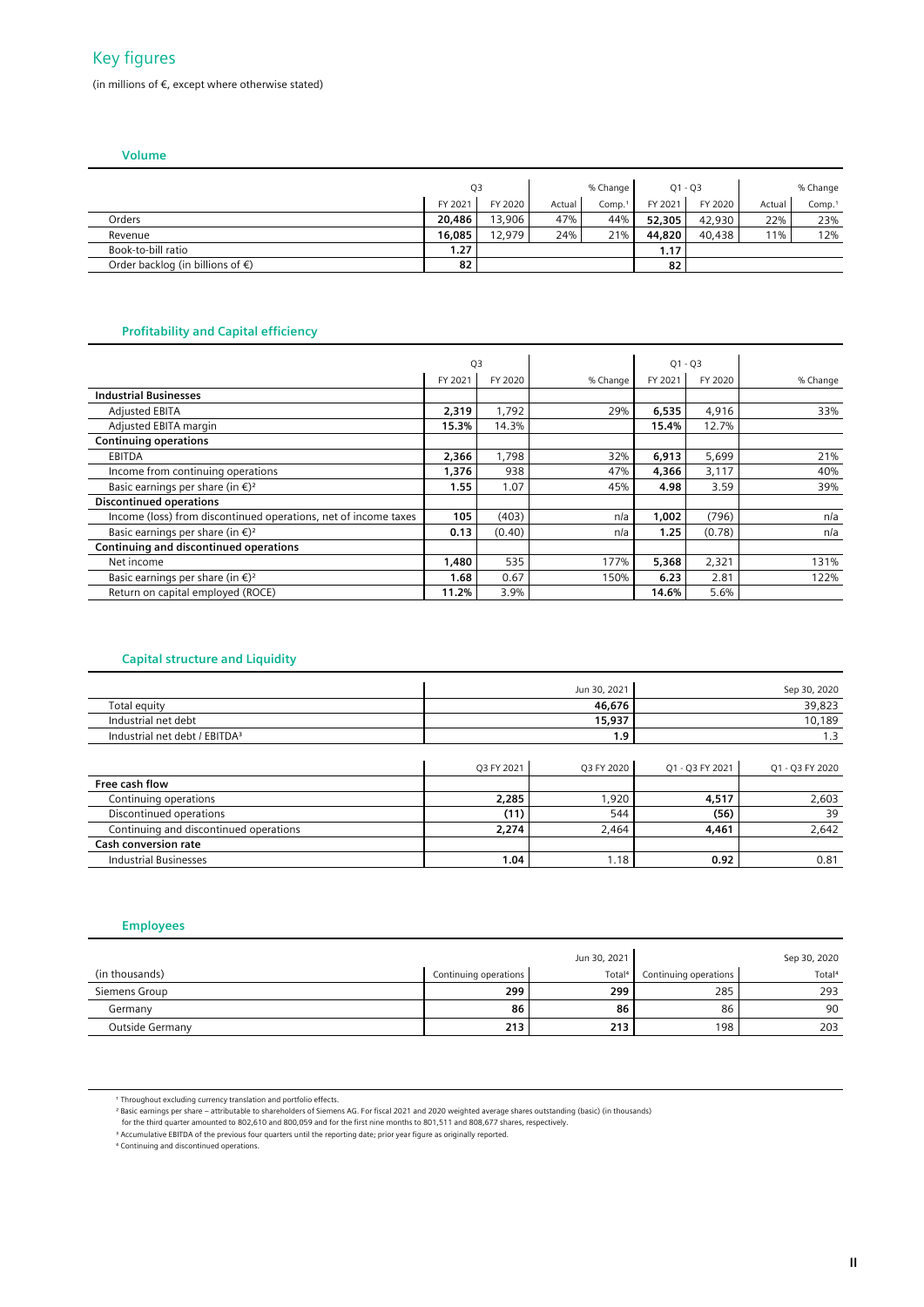|                                                                           | Q <sub>3</sub> |          | $Q1 - Q3$ |           |
|---------------------------------------------------------------------------|----------------|----------|-----------|-----------|
| (in millions of $\epsilon$ , per share amounts in $\epsilon$ )            | FY 2021        | FY 2020  | FY 2021   | FY 2020   |
| Revenue                                                                   | 16,085         | 12,979   | 44,820    | 40,438    |
| Cost of sales                                                             | (10, 213)      | (8, 224) | (28, 390) | (25, 684) |
| Gross profit                                                              | 5,872          | 4,755    | 16,430    | 14,755    |
| Research and development expenses                                         | (1,220)        | (1,087)  | (3, 413)  | (3,370)   |
| Selling and general administrative expenses                               | (2,940)        | (2, 519) | (7,961)   | (8,008)   |
| Other operating income                                                    | 36             | 33       | 185       | 363       |
| Other operating expenses                                                  | (87)           | (57)     | (370)     | (220)     |
| Income (loss) from investments accounted for using the equity method, net | (153)          | (84)     | (223)     | (43)      |
| Interest income                                                           | 361            | 403      | 1,068     | 1,234     |
| Interest expenses                                                         | (137)          | (218)    | (467)     | (672)     |
| Other financial income (expenses), net                                    | (23)           | 122      | 406       | 54        |
| Income from continuing operations before income taxes                     | 1,708          | 1.347    | 5,656     | 4,091     |
| Income tax expenses                                                       | (332)          | (409)    | (1, 289)  | (973)     |
| Income from continuing operations                                         | 1,376          | 938      | 4,366     | 3,117     |
| Income (loss) from discontinued operations, net of income taxes           | 105            | (403)    | 1,002     | (796)     |
| <b>Net income</b>                                                         | 1,480          | 535      | 5,368     | 2,321     |
| Attributable to:                                                          |                |          |           |           |
| Non-controlling interests                                                 | 128            | (3)      | 374       | 49        |
| Shareholders of Siemens AG                                                | 1,352          | 539      | 4,994     | 2,272     |
| <b>Basic earnings per share</b>                                           |                |          |           |           |
| Income from continuing operations                                         | 1.55           | 1.07     | 4.98      | 3.59      |
| Income (loss) from discontinued operations                                | 0.13           | (0.40)   | 1.25      | (0.78)    |
| <b>Net income</b>                                                         | 1.68           | 0.67     | 6.23      | 2.81      |
| Diluted earnings per share                                                |                |          |           |           |
| Income from continuing operations                                         | 1.54           | 1.06     | 4.92      | 3.55      |
| Income (loss) from discontinued operations                                | 0.13           | (0.39)   | 1.23      | (0.77)    |
| <b>Net income</b>                                                         | 1.66           | 0.67     | 6.15      | 2.78      |

### Consolidated Statements of Comprehensive Income

|                                                                           | Q <sub>3</sub> |         | $Q1 - Q3$ |          |
|---------------------------------------------------------------------------|----------------|---------|-----------|----------|
| (in millions of $\epsilon$ )                                              | FY 2021        | FY 2020 | FY 2021   | FY 2020  |
| Net income                                                                | 1,480          | 535     | 5,368     | 2,321    |
| Remeasurements of defined benefit plans                                   | 679            | (277)   | 1,903     | 86       |
| therein: Income tax effects                                               | (2)            | 319     | (58)      | (97)     |
| Remeasurements of equity instruments                                      | (17)           | (12)    | -         | 4        |
| therein: Income tax effects                                               |                |         | -         | (3)      |
| Income (loss) from investments accounted for using the equity method, net | 7              | 3       | 50        | (1)      |
| Items that will not be reclassified to profit or loss                     | 669            | (287)   | 1,954     | 89       |
| Currency translation differences                                          | (236)          | (869)   | 376       | (1,969)  |
| Derivative financial instruments                                          | (29)           | 99      | (199)     | 81       |
| therein: Income tax effects                                               | (37)           | (23)    | 16        | (22)     |
| Income (loss) from investments accounted for using the equity method, net | 50             | (32)    | 68        | (65)     |
| Items that may be reclassified subsequently to profit or loss             | (215)          | (802)   | 245       | (1, 954) |
| Other comprehensive income, net of income taxes                           | 453            | (1,088) | 2,199     | (1, 865) |
| <b>Total comprehensive income</b>                                         | 1.934          | (553)   | 7,567     | 456      |
| Attributable to:                                                          |                |         |           |          |
| Non-controlling interests                                                 | 145            | (52)    | 342       | (42)     |
| Shareholders of Siemens AG                                                | 1,788          | (501)   | 7,225     | 499      |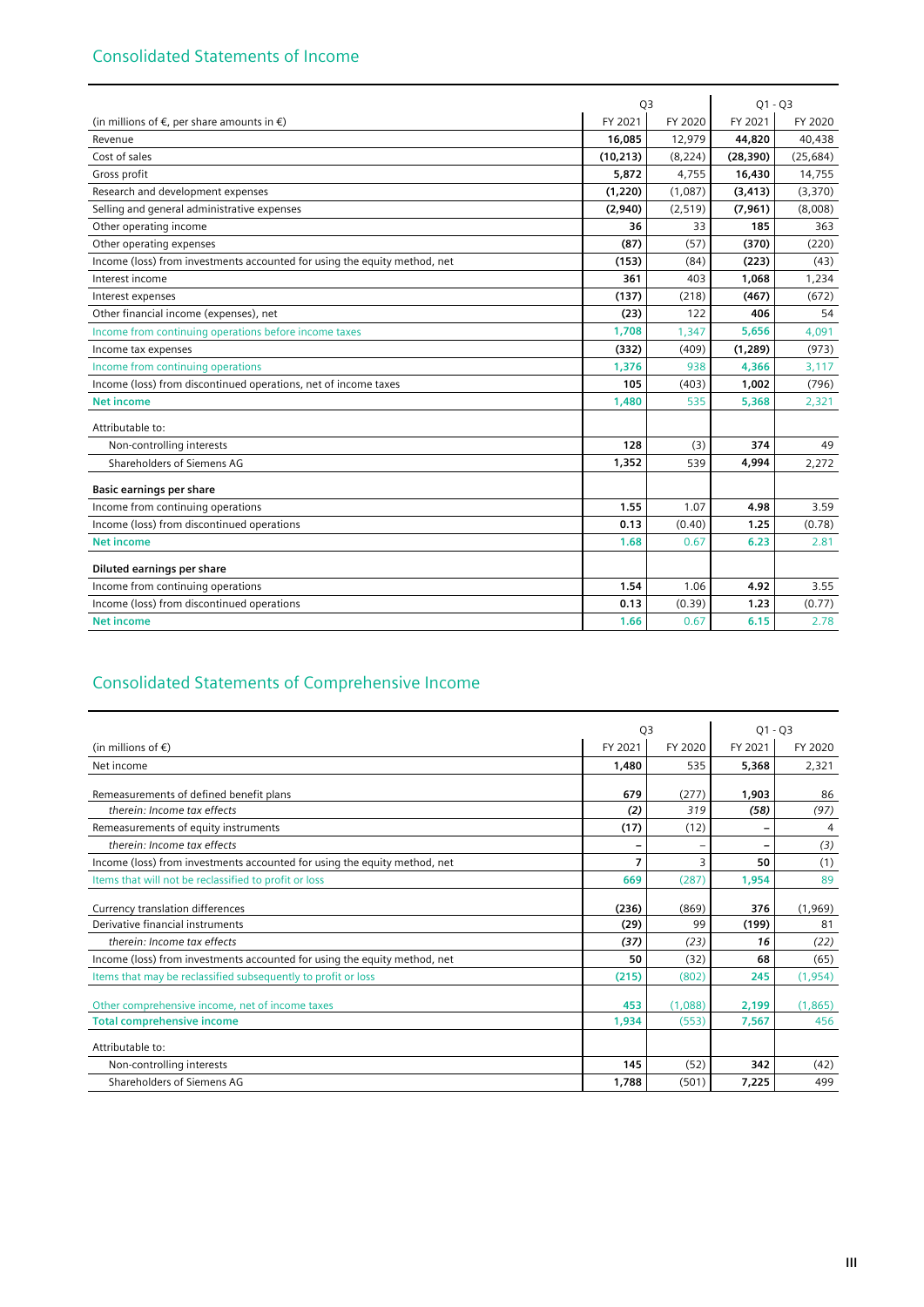### Consolidated Statements of Financial Position

|                                                                    | Jun 30, | Sep 30,  |
|--------------------------------------------------------------------|---------|----------|
| (in millions of $\epsilon$ )                                       | 2021    | 2020     |
| Assets                                                             |         |          |
| Cash and cash equivalents                                          | 10,678  | 14,041   |
| Trade and other receivables                                        | 15,126  | 14,074   |
| Other current financial assets                                     | 7,493   | 8,382    |
| Contract assets                                                    | 6,373   | 5,545    |
| Inventories                                                        | 8,956   | 7,795    |
| Current income tax assets                                          | 1,727   | 1,523    |
| Other current assets                                               | 1,430   | 1,271    |
| Assets classified as held for disposal                             | 229     | 338      |
| <b>Total current assets</b>                                        | 52,012  | 52,968   |
| Goodwill                                                           | 28,376  | 20,449   |
| Other intangible assets                                            | 11,119  | 4,838    |
| Property, plant and equipment                                      | 10,621  | 10,250   |
| Investments accounted for using the equity method                  | 7,763   | 7,862    |
| Other financial assets                                             | 22,243  | 22,771   |
| Deferred tax assets                                                | 2,740   | 2,988    |
| Other assets                                                       | 1,958   | 1,769    |
| <b>Total non-current assets</b>                                    | 84,819  | 70,928   |
| <b>Total assets</b>                                                | 136,831 | 123,897  |
|                                                                    |         |          |
| <b>Liabilities and equity</b>                                      |         |          |
| Short-term debt and current maturities of long-term debt           | 10,778  | 6,562    |
| Trade payables                                                     | 8,034   | 7,873    |
| Other current financial liabilities                                | 1,925   | 1,958    |
| Contract liabilities                                               | 9,007   | 7,524    |
| Current provisions                                                 | 2,035   | 1,674    |
| Current income tax liabilities                                     | 1,643   | 2,281    |
| Other current liabilities                                          | 6,776   | 6,209    |
| Liabilities associated with assets classified as held for disposal | 10      | 35       |
| <b>Total current liabilities</b>                                   | 40,209  | 34,117   |
| Long-term debt                                                     | 40,333  | 38,005   |
| Provisions for pensions and similar obligations                    | 2,877   | 6,360    |
| Deferred tax liabilities                                           | 2,360   | 664      |
| Provisions                                                         | 1,835   | 2,352    |
| Other financial liabilities                                        | 703     | 769      |
| Other liabilities                                                  | 1,838   | 1,808    |
| <b>Total non-current liabilities</b>                               | 49,946  | 49,957   |
| <b>Total liabilities</b>                                           | 90,155  | 84,074   |
| Equity                                                             |         |          |
| Issued capital                                                     | 2,550   | 2,550    |
| Capital reserve                                                    | 6,912   | 6,840    |
| Retained earnings                                                  | 38,338  | 33,078   |
| Other components of equity                                         | (1,065) | (1, 449) |
| Treasury shares, at cost                                           | (4,659) | (4,629)  |
| Total equity attributable to shareholders of Siemens AG            | 42,075  | 36,390   |
| Non-controlling interests                                          | 4,601   | 3,433    |
| <b>Total equity</b>                                                | 46,676  | 39,823   |
| <b>Total liabilities and equity</b>                                | 136,831 | 123,897  |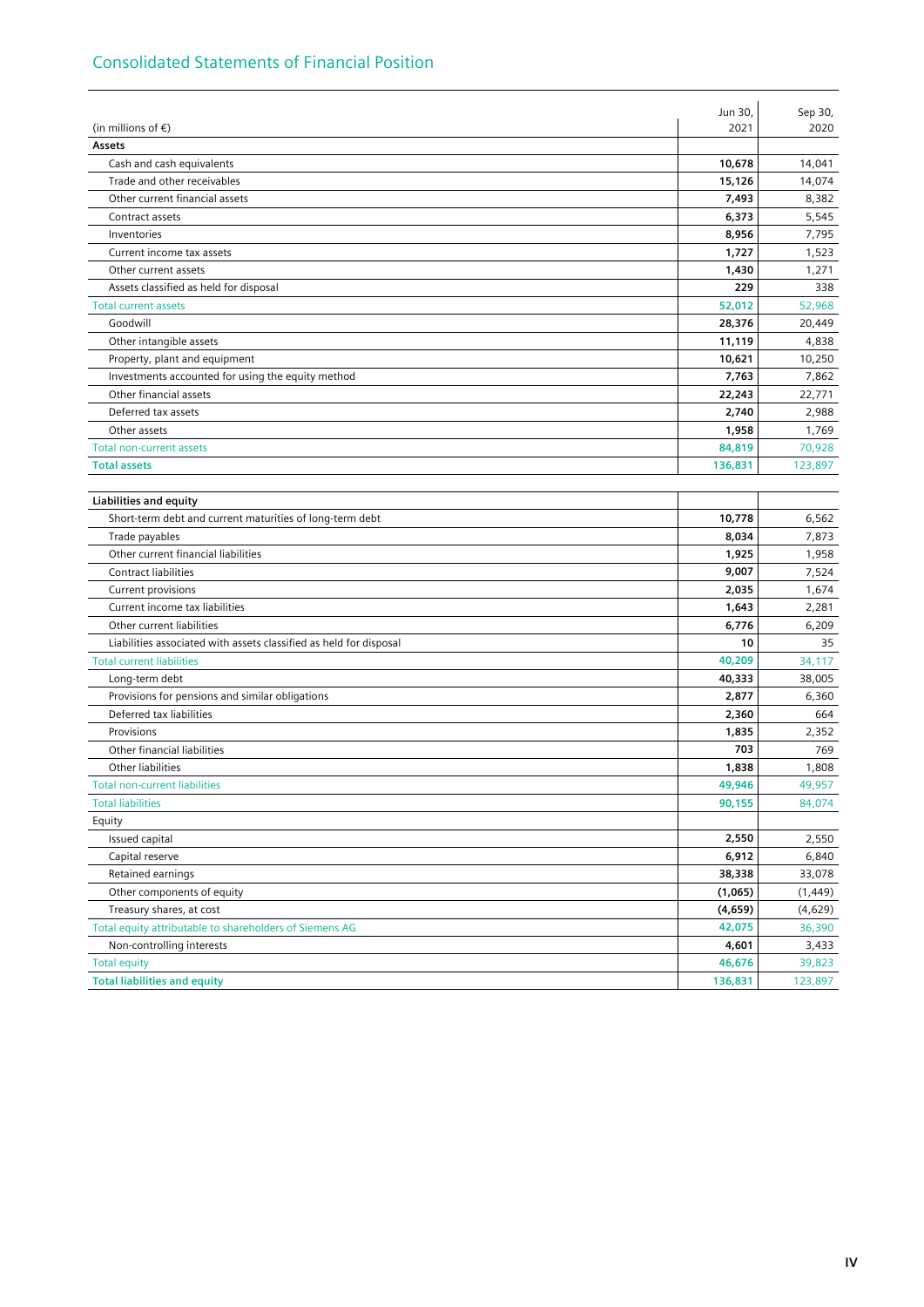|                                                                                                                           | Q3                |              | $Q1 - Q3$   |             |
|---------------------------------------------------------------------------------------------------------------------------|-------------------|--------------|-------------|-------------|
| (in millions of $\epsilon$ )                                                                                              | FY 2021           | FY 2020      | FY 2021     | FY 2020     |
| Cash flows from operating activities                                                                                      |                   |              |             |             |
| Net income                                                                                                                | 1,480             | 535          | 5,368       | 2,321       |
| Adjustments to reconcile net income to cash flows from operating activities - continuing operations                       |                   |              |             |             |
| (Income) loss from discontinued operations, net of income taxes                                                           | (105)             | 403          | (1,002)     | 796         |
| Amortization, depreciation and impairments                                                                                | 859               | 758          | 2,265       | 2,224       |
| Income tax expenses                                                                                                       | 332               | 409          | 1,289       | 973         |
| Interest (income) expenses, net                                                                                           | (224)             | (185)        | (601)       | (562)       |
| (Income) loss related to investing activities                                                                             | 81                | (132)        | (247)       | (449)       |
| Other non-cash (income) expenses                                                                                          | (6)               | (297)        | 187         | 231         |
| Change in operating net working capital from                                                                              |                   |              |             |             |
| Contract assets                                                                                                           | (266)             | (54)         | (650)       | (303)       |
| Inventories                                                                                                               | (315)             | (264)        | (787)       | (1, 166)    |
| Trade and other receivables                                                                                               | (650)             | 453          | (1,067)     | 682         |
| Trade payables                                                                                                            | 599               | 1            | 597         | (578)       |
| <b>Contract liabilities</b>                                                                                               | 320               | 130          | 672         | 543         |
| Additions to assets leased to others in operating leases                                                                  | (99)              | (98)         | (309)       | (355)       |
| Change in other assets and liabilities                                                                                    | 763               | 523          | 745         | (506)       |
| Income taxes paid                                                                                                         | (451)             | (313)        | (1,976)     | (1,460)     |
| Dividends received                                                                                                        | 65                | 59           | 172         | 179         |
| Interest received                                                                                                         | 319               | 323          | 973         | 1,044       |
| Cash flows from operating activities - continuing operations                                                              | 2,703             | 2,252        | 5,627       | 3,615       |
| Cash flows from operating activities - discontinued operations                                                            | (11)              | 768          | (29)        | 605         |
| Cash flows from operating activities - continuing and discontinued operations                                             | 2,692             | 3,020        | 5,598       | 4,220       |
| Cash flows from investing activities                                                                                      |                   |              |             |             |
| Additions to intangible assets and property, plant and equipment                                                          | (418)             | (332)        | (1, 110)    | (1,012)     |
|                                                                                                                           |                   | (16)         |             |             |
| Acquisitions of businesses, net of cash acquired                                                                          | (13, 542)         |              | (13,766)    | (1,673)     |
| Purchase of investments and financial assets for investment purposes                                                      | (315)             | (359)<br>549 | (1,023)     | (925)       |
| Change in receivables from financing activities                                                                           | (664)<br>13       | 6            | (319)<br>63 | (439)<br>46 |
| Disposal of intangibles and property, plant and equipment                                                                 |                   |              |             |             |
| Disposal of businesses, net of cash disposed                                                                              | (3)               |              | (1)         | (2)         |
| Disposal of investments and financial assets for investment purposes                                                      | 256               | 196          | 587         | 874         |
| Cash flows from investing activities - continuing operations                                                              | (14, 671)         | 44           | (15, 570)   | (3, 131)    |
| Cash flows from investing activities - discontinued operations                                                            | 170               | (309)        | 1,692       | (738)       |
| Cash flows from investing activities - continuing and discontinued operations                                             | (14, 501)         | (266)        | (13, 878)   | (3,870)     |
| Cash flows from financing activities                                                                                      |                   |              |             |             |
| Purchase of treasury shares                                                                                               | (6)               | (470)        | (29)        | (1, 465)    |
| Re-issuance of treasury shares and other transactions with owners                                                         | (8)               | 11           | 2,146       | (85)        |
| Issuance of long-term debt                                                                                                | $\qquad \qquad -$ | 3,990        | 8,316       | 10,255      |
| Repayment of long-term debt (including current maturities of long-term debt)                                              | (187)             | (1, 412)     | (1,796)     | (4, 466)    |
| Change in short-term debt and other financing activities                                                                  | (758)             | (33)         | (276)       | 2,603       |
| Interest paid                                                                                                             | (117)             | (150)        | (444)       | (606)       |
| Dividends paid to shareholders of Siemens AG                                                                              |                   |              | (2,804)     | (3, 174)    |
| Dividends attributable to non-controlling interests                                                                       | (25)              | (22)         | (259)       | (189)       |
| Cash flows from financing activities - continuing operations                                                              | (1, 101)          | 1,914        | 4,853       | 2,874       |
| Cash flows from financing activities - discontinued operations                                                            |                   | 4            |             | (924)       |
| Cash flows from financing activities - continuing and discontinued operations                                             | (1, 101)          | 1,918        | 4,853       | 1,950       |
| Effect of changes in exchange rates on cash and cash equivalents                                                          | (52)              | (92)         | 50          | (242)       |
| Change in cash and cash equivalents                                                                                       | (12,961)          | 4,580        | (3, 376)    | 2,059       |
| Cash and cash equivalents at beginning of period                                                                          | 23,639            | 9,870        | 14,054      | 12,391      |
| Cash and cash equivalents at end of period                                                                                | 10,678            | 14,450       | 10,678      | 14,450      |
| Less: Cash and cash equivalents of assets classified as held for disposal and discontinued operations<br>at end of period |                   | 2,366        |             | 2,366       |
| Cash and cash equivalents at end of period (Consolidated Statements of Financial Position)                                | 10,678            | 12,084       | 10,678      | 12,084      |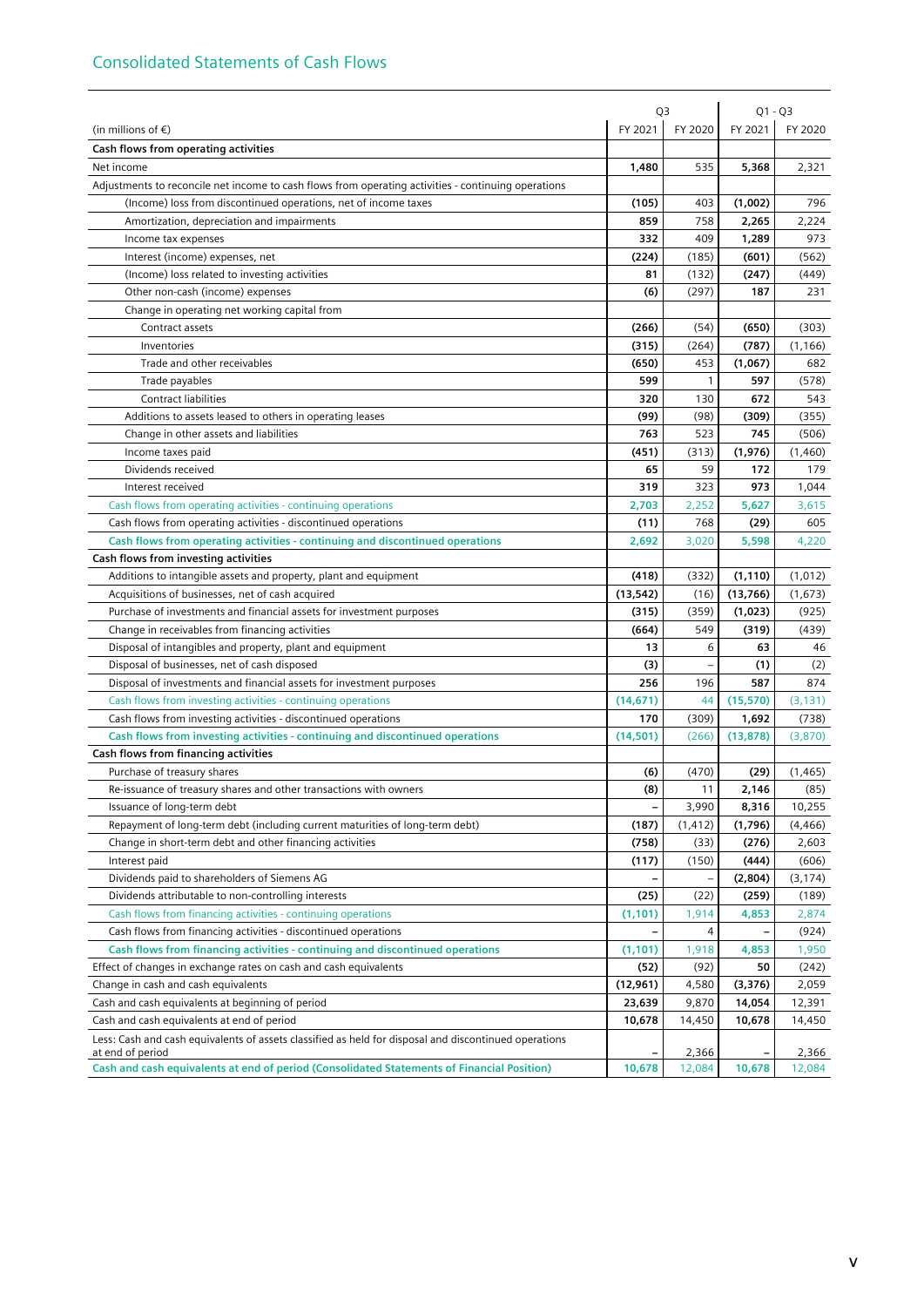### Overview of Segment figures

|                                                               |                |         |                          | Orders   |                | Revenue |                          |          |                | Profit  <br>Profit margin<br>(IB, POC: Adj. EBITA;<br>(Adj. EBITA margin;<br>SFS: EBT)<br>SFS: ROE) |                |         | Net capital employed; | Assets<br>(IB, POC:<br>SFS: Total assets) | Free cash flow |         |
|---------------------------------------------------------------|----------------|---------|--------------------------|----------|----------------|---------|--------------------------|----------|----------------|-----------------------------------------------------------------------------------------------------|----------------|---------|-----------------------|-------------------------------------------|----------------|---------|
|                                                               | Q <sub>3</sub> |         |                          | % Change | Q <sub>3</sub> |         |                          | % Change | Q <sub>3</sub> |                                                                                                     | Q <sub>3</sub> |         | Jun 30,               | Sep 30,                                   | Q3             |         |
| (in millions of $\epsilon$ )                                  | FY 2021        | FY 2020 | Actual                   | Comp.    | FY 2021        | FY 2020 | Actual                   | Comp.    | FY 2021        | FY 2020                                                                                             | FY 2021        | FY 2020 | 2021                  | 2020                                      | FY 2021        | FY 2020 |
| Digital Industries                                            | 4,737          | 3,572   | 33%                      | 36%      | 4,176          | 3,670   | 14%                      | 17%      | 847            | 899                                                                                                 | 20.3%          | 24.5%   | 9,629                 | 10,756                                    | 1,115          | 827     |
| Smart Infrastructure                                          | 4,076          | 3,399   | 20%                      | 24%      | 3,770          | 3,372   | 12%                      | 15%      | 456            | 250                                                                                                 | 12.1%          | 7.4%    | 4,726                 | 4,340                                     | 511            | 315     |
| Mobility                                                      | 5,067          | 3,040   | 67%                      | 74%      | 2,258          | 2,162   | 4%                       | 5%       | 204            | 153                                                                                                 | 9.0%           | 7.1%    | 3,591                 | 3,424                                     | (240)          | 500     |
| Siemens Healthineers                                          | 5,538          | 3,409   | 62%                      | 44%      | 5,000          | 3,312   | 51%                      | 39%      | 812            | 489                                                                                                 | 16.2%          | 14.8%   | 30,626                | 15,338                                    | 1,034          | 466     |
| <b>Industrial Businesses (IB)</b>                             | 19,418         | 13,421  | 45%                      | 43%      | 15,203         | 12,516  | 21%                      | 20%      | 2,319          | 1,792                                                                                               | 15.3%          | 14.3%   | 48,572                | 33,859                                    | 2,420          | 2,108   |
| Siemens Financial Services (SFS)                              | 177            | 164     | $\overline{\phantom{0}}$ | $-$      | 177            | 164     | $\overline{\phantom{0}}$ |          | 120            | 36 <sub>1</sub>                                                                                     | 14.2%          | 4.6%    | 29,667                | 28,946                                    | 171            | 121     |
| Portfolio Companies (POC)                                     | 988            | 699     | 41%                      | 45%      | 747            | 617     | 21%                      | 24%      | (16)           | (47)                                                                                                | (2.2)%         | (7.7)%  | 684                   | 767                                       | 65             | 74      |
| Reconciliation to<br><b>Consolidated Financial Statements</b> | (98)           | (378)   | $\overline{\phantom{0}}$ | $-$      | (43)           | (318)   | $-$                      |          | (715)          | (433)                                                                                               |                |         | 57,909                | 60,325                                    | (370)          | (383)   |
| Siemens (continuing operations)                               | 20,486         | 13,906  | 47%                      | 44%      | 16,085         | 12,979  | 24%                      | 21%      | 1,708          | 1,347                                                                                               |                |         | 136,831               | 123.897                                   | 2,285          | 1,920   |

|                                                               |           |         |                                 | Orders   |           |          |                          | Revenue  |           | Profit<br>(IB, POC: Adj. EBITA;<br>SFS: EBT) |           | Profit margin<br>(Adj. EBITA margin;<br>SFS: ROE) |         | Assets<br>(IB, POC:<br>Net capital employed;<br>SFS: Total assets) |           | Free cash flow |
|---------------------------------------------------------------|-----------|---------|---------------------------------|----------|-----------|----------|--------------------------|----------|-----------|----------------------------------------------|-----------|---------------------------------------------------|---------|--------------------------------------------------------------------|-----------|----------------|
|                                                               | $Q1 - Q3$ |         |                                 | % Change | $Q1 - Q3$ |          |                          | % Change | $Q1 - Q3$ |                                              | $Q1 - Q3$ |                                                   | Jun 30, | Sep 30,                                                            | $Q1 - Q3$ |                |
| (in                                                           | FY 2021   | FY 2020 | Actual                          | Comp.    | FY 2021   | FY 2020  | Actual                   | Comp.    | FY 2021   | FY 2020                                      | FY 2021   | FY 2020                                           | 2021    | 2020                                                               | FY 2021   | FY 2020        |
| Digital Industries                                            | 13,177    | 11,971  | 10%                             | 14%      | 11,972    | 11,116   | 8%                       | 12%      | 2,506     | 2,025                                        | 20.9%     | 18.2%                                             | 9,629   | 10,756                                                             | 2,694     | 1,872          |
| Smart Infrastructure                                          | 11,883    | 10,952  | 9%                              | 14%      | 10,809    | 10,418   | 4%                       | 9%       | 1,238     | 716                                          | 11.5%     | 6.9%                                              | 4,726   | 4,340                                                              | 1,197     | 614            |
| Mobility                                                      | 9,936     | 7,090   | 40%                             | 44%      | 6,722     | 6,605    | 2%                       | 4%       | 630       | 581                                          | 9.4%      | 8.8%                                              | 3,591   | 3,424                                                              | (347)     | 420            |
| Siemens Healthineers                                          | 14,416    | 11,350  | 27%                             | 25%      | 12,833    | 10,584   | 21%                      | 21%      | 2,161     | 1,594                                        | 16.8%     | 15.1%                                             | 30,626  | 15,338                                                             | 2,488     | 1,092          |
| <b>Industrial Businesses (IB)</b>                             | 49,413    | 41,362  | 19%                             | 22%      | 42,336    | 38,723   | 9%                       | 12%      | 6,535     | 4,916                                        | 15.4%     | 12.7%                                             | 48,572  | 33,859                                                             | 6,032     | 3,998          |
| Siemens Financial Services (SFS)                              | 518       | 542     | $\overline{\phantom{0}}$        | $-$      | 518       | 542      | $-$                      |          | 393       | 341                                          | 16.0%     | 15.1%                                             | 29,667  | 28,946                                                             | 611       | 459            |
| Portfolio Companies (POC)                                     | 2,612     | 2,336   | 12%                             | 17%      | 2,120     | 2,314    | $(8)\%$                  | (4)%     | (88)      | (101)                                        | (4.1)%    | (4.4)%                                            | 684     | 767                                                                | 167       | 118            |
| Reconciliation to<br><b>Consolidated Financial Statements</b> | (238)     | (1,310) | $\hspace{0.1mm}-\hspace{0.1mm}$ |          | (153)     | (1, 141) | $\overline{\phantom{0}}$ |          | (1, 184)  | (1,066)                                      |           |                                                   | 57,909  | 60,325                                                             | (2, 293)  | (1, 972)       |
| <b>Siemens (continuing operations)</b>                        | 52,305    | 42,930  | 22%                             | 23%      | 44,820    | 40,438   | 11%                      | 12%      | 5,656     | 4,091                                        |           |                                                   | 136,831 | 23,897                                                             | 4,517     | 2,603          |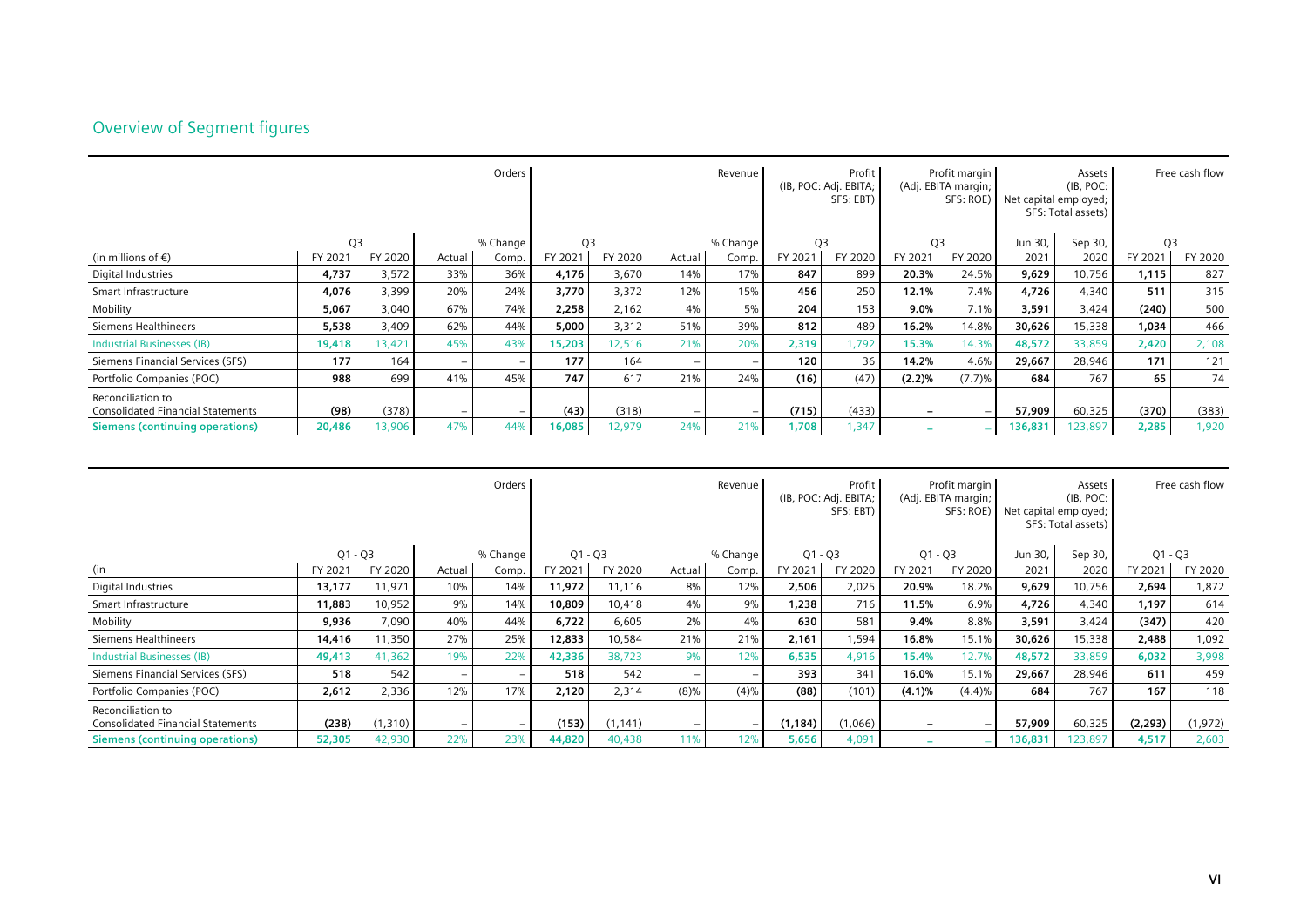### EBITDA Reconciliation

|                                                               |                | Profit  |                          | Amortization of intangible<br>assets acquired in business<br>combinations |                | Financial<br>income<br>(expenses), net |                | EBIT    | Amortization,<br>depreciation and<br>impairments |         |         | EBITDA  |
|---------------------------------------------------------------|----------------|---------|--------------------------|---------------------------------------------------------------------------|----------------|----------------------------------------|----------------|---------|--------------------------------------------------|---------|---------|---------|
|                                                               | Q <sub>3</sub> |         | Q <sub>3</sub>           |                                                                           | Q <sub>3</sub> |                                        | Q <sub>3</sub> |         | Q <sub>3</sub>                                   |         | Q3      |         |
| (in millions of $\epsilon$ )                                  | FY 2021        | FY 2020 | FY 2021                  | FY 2020                                                                   | FY 2021        | FY 2020                                | FY 2021        | FY 2020 | FY 2021                                          | FY 2020 | FY 2021 | FY 2020 |
| Digital Industries                                            | 847            | 899     | (88)                     | (98)                                                                      | (1)            | 209                                    | 759            | 592     | 159                                              | 175     | 918     | 767     |
| Smart Infrastructure                                          | 456            | 250     | (15)                     | (13)                                                                      | $\overline{2}$ | (1)                                    | 440            | 238     | 86                                               | 83      | 525     | 322     |
| Mobility                                                      | 204            | 153     | (16)                     | (16)                                                                      | 4              |                                        | 183            | 134     | 47                                               | 77      | 230     | 211     |
| Siemens Healthineers                                          | 812            | 489     | (129)                    | (41)                                                                      | 22             |                                        | 661            | 436     | 347                                              | 208     | 1,009   | 644     |
| <b>Industrial Businesses</b>                                  | 2,319          | 1,792   | (247)                    | (168)                                                                     | 28             | 222                                    | 2,043          | 1,401   | 639                                              | 543     | 2,682   | 1,944   |
| Siemens Financial Services                                    | 120            | 36      | $\overline{\phantom{0}}$ |                                                                           | 201            | 139                                    | (81)           | (103)   | 51                                               | 71      | (30)    | (33)    |
| Portfolio Companies                                           | (16)           | (47)    | (1)                      | (1)                                                                       | 9              |                                        | (26)           | (55)    | 13                                               | 15      | (13)    | (40)    |
| Reconciliation to<br><b>Consolidated Financial Statements</b> | (715)          | (433)   | 248                      | 169                                                                       | (37)           | (61)                                   | (430)          | (203)   | 156                                              | 130     | (274)   | (73)    |
| <b>Siemens (continuing operations)</b>                        | 1,708          | 1,347   |                          |                                                                           | 201            | 307                                    | 1,507          | 1,040   | 859                                              | 758     | 2,366   | 1,798   |

|                                                               | Profit    |         |           |         |           | Amortization of intangible<br>assets acquired in business<br>combinations |           | Financial<br>income<br>(expenses), net |           | EBIT    |           | Amortization,<br>depreciation and<br>impairments |  | EBITDA |
|---------------------------------------------------------------|-----------|---------|-----------|---------|-----------|---------------------------------------------------------------------------|-----------|----------------------------------------|-----------|---------|-----------|--------------------------------------------------|--|--------|
|                                                               | $Q1 - Q3$ |         | $Q1 - Q3$ |         | $Q1 - Q3$ |                                                                           | $Q1 - Q3$ |                                        | $Q1 - Q3$ |         | $Q1 - Q3$ |                                                  |  |        |
| (in millions of $\epsilon$ )                                  | FY 2021   | FY 2020 | FY 2021   | FY 2020 | FY 2021   | FY 2020                                                                   | FY 2021   | FY 2020                                | FY 2021   | FY 2020 | FY 2021   | FY 2020                                          |  |        |
| Digital Industries                                            | 2,506     | 2,025   | (266)     | (303)   | (1)       | 237                                                                       | 2,241     | 1,485                                  | 476       | 528     | 2,717     | 2,013                                            |  |        |
| Smart Infrastructure                                          | 1,238     | 716     | (39)      | (38)    |           | (2)                                                                       | 1,192     | 680                                    | 244       | 249     | 1,436     | 929                                              |  |        |
| Mobility                                                      | 630       | 581     | (48)      | (50)    | 11        | 8                                                                         | 572       | 524                                    | 139       | 214     | 711       | 738                                              |  |        |
| Siemens Healthineers                                          | 2,161     | 1,594   | (195)     | (128)   | з         | 18                                                                        | 1,963     | 1,448                                  | 754       | 599     | 2,718     | 2,047                                            |  |        |
| <b>Industrial Businesses</b>                                  | 6,535     | 4,916   | (548)     | (519)   | 19        | 260                                                                       | 5,968     | 4,137                                  | 1,613     | 1,591   | 7,581     | 5,728                                            |  |        |
| Siemens Financial Services                                    | 393       | 341     | (1)       | (1)     | 579       | 455                                                                       | (187)     | (115)                                  | 154       | 189     | (33)      | 74                                               |  |        |
| Portfolio Companies                                           | (88)      | (101)   | (2)       | (2)     | 31        | 13                                                                        | (121)     | (115)                                  | 40        | 45      | (81)      | (71)                                             |  |        |
| Reconciliation to<br><b>Consolidated Financial Statements</b> | (1, 184)  | (1,066) | 551       | 522     | 378       | (113)                                                                     | (1,011)   | (431)                                  | 458       | 399     | (554)     | (32)                                             |  |        |
| <b>Siemens (continuing operations)</b>                        | 5,656     | 4,091   |           |         | 1,007     | 616                                                                       | 4,649     | 3,475                                  | 2,265     | 2,224   | 6,913     | 5,699                                            |  |        |